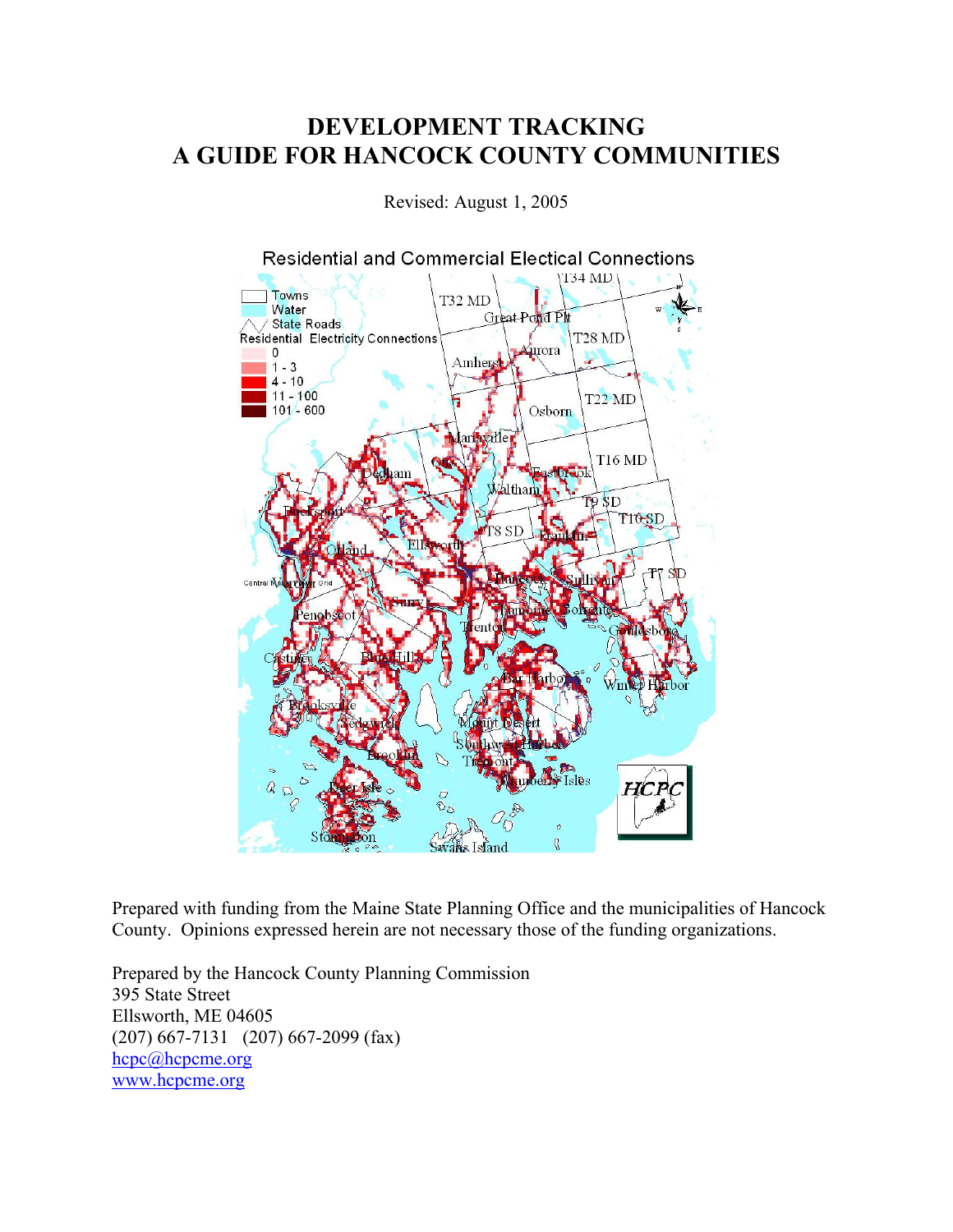#### **Table of Contents**

|                                                                               | 2 |
|-------------------------------------------------------------------------------|---|
| Why Track Development?.                                                       |   |
| $\mathbf{1}$                                                                  |   |
| 2.                                                                            |   |
| 3.                                                                            |   |
| 4.                                                                            |   |
| 5.                                                                            |   |
|                                                                               |   |
|                                                                               |   |
|                                                                               |   |
| $\mathbf{1}$                                                                  |   |
| 2.                                                                            |   |
| a.                                                                            |   |
| b.                                                                            |   |
| Analysis.<br>3 <sub>1</sub>                                                   |   |
| a.                                                                            |   |
| b.                                                                            |   |
| $\mathbf{c}$ .                                                                |   |
| Meeting State Requirements for Comprehensive Planning and Measuring the<br>d. |   |
|                                                                               |   |
| 5 <sub>1</sub>                                                                |   |
| a.                                                                            |   |
| b.                                                                            |   |
|                                                                               |   |
|                                                                               |   |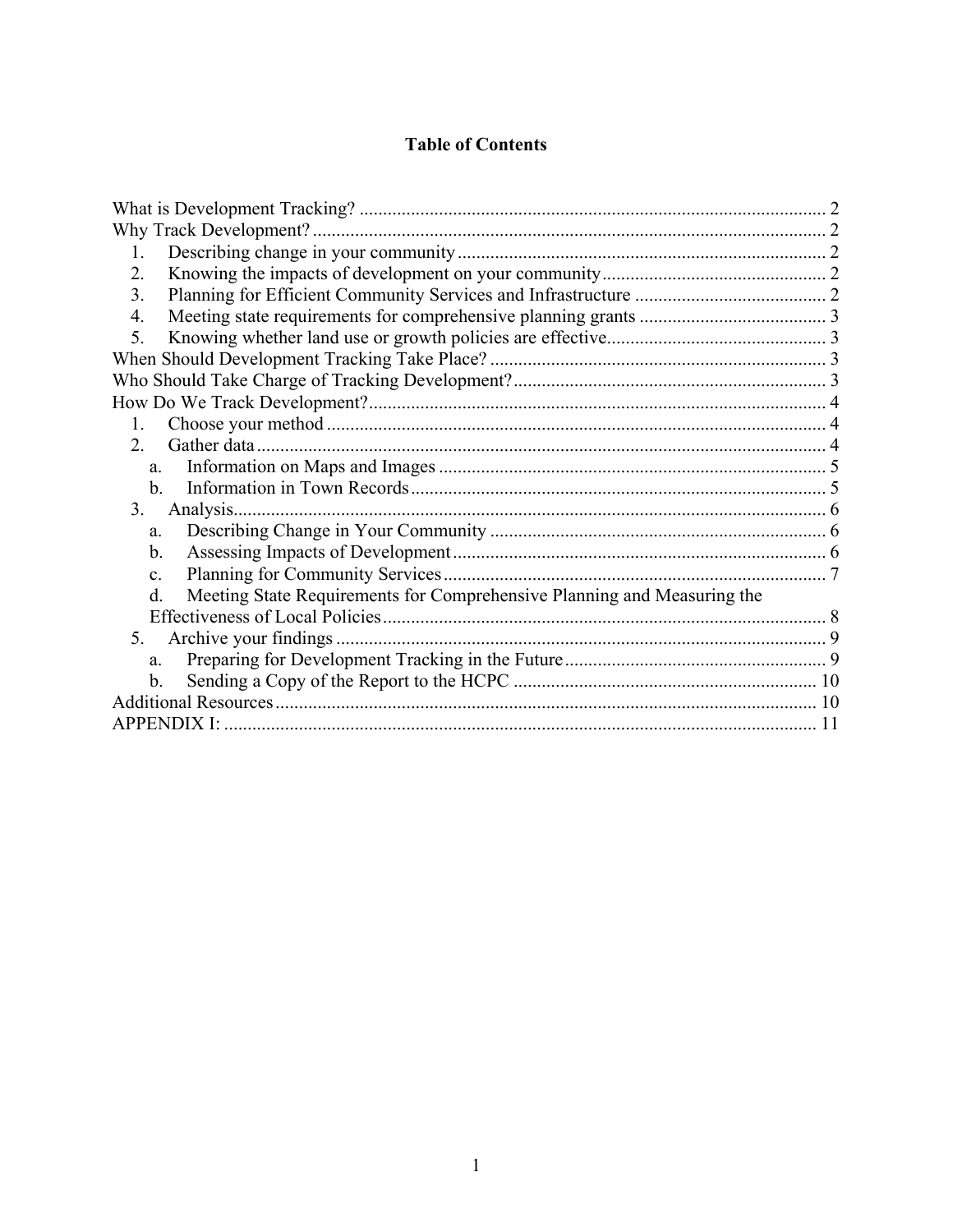# DEVELOPMENT TRACKING: A GUIDE FOR HANCOCK COUNTY COMMUNITIES

# What is Development Tracking?

"Development tracking involves documenting changes in the landscape induced by human behavior. In its most basic form, development tracking entails monitoring the construction of buildings and the extension of directly related infrastructure such as roads and utilities. It may also entail the study of changes in how lands are used by humans, including changes in land cover related to changes in agricultural and forest management practices, changes in residence patterns from seasonal to year-round occupancy, and the aggregate effects of individual land-use changes on the character of communities." (Development Tracking in Maine, 2005)

# Why Track Development?

# 1. Describing change in your community

We all know that Hancock County is growing rapidly. As we travel our roads, we see new driveways and homes and businesses being built. But no one has taken a comprehensive look of just where all this development is occurring. Is it mainly along back roads, main roads, around lakes and the shore? We need to answer these questions if we are to understand how development is changing our county and plan for the future.

# 2. Knowing the impacts of development on your community

Not all development has the same impact on a town. Development along a major highway may result in increased traffic flow problems. Homes built in a remote part of town may be difficult to provide with adequate fire protection and school bus service. Development in a downtown or village area may help revitalize an area that has been largely neglected for several decades.

Under some circumstances development can have significant negative impacts on the natural environment. For example, development may increase storm water runoff and threaten lake water quality. Development may induce significantly longer single-passenger automobile commutes and consequentially increases air pollution and traffic congestion.

## 3. Planning for Efficient Community Services and Infrastructure

Planning for services such as school bus routes and fire department substations requires information on where current beneficiaries live and where future beneficiaries will live. Towns may have only one opportunity in several decades to build a fire station or new school house. Choosing the right location for the present and for the future can make a significant difference in emergency response time and travel times for children riding school buses.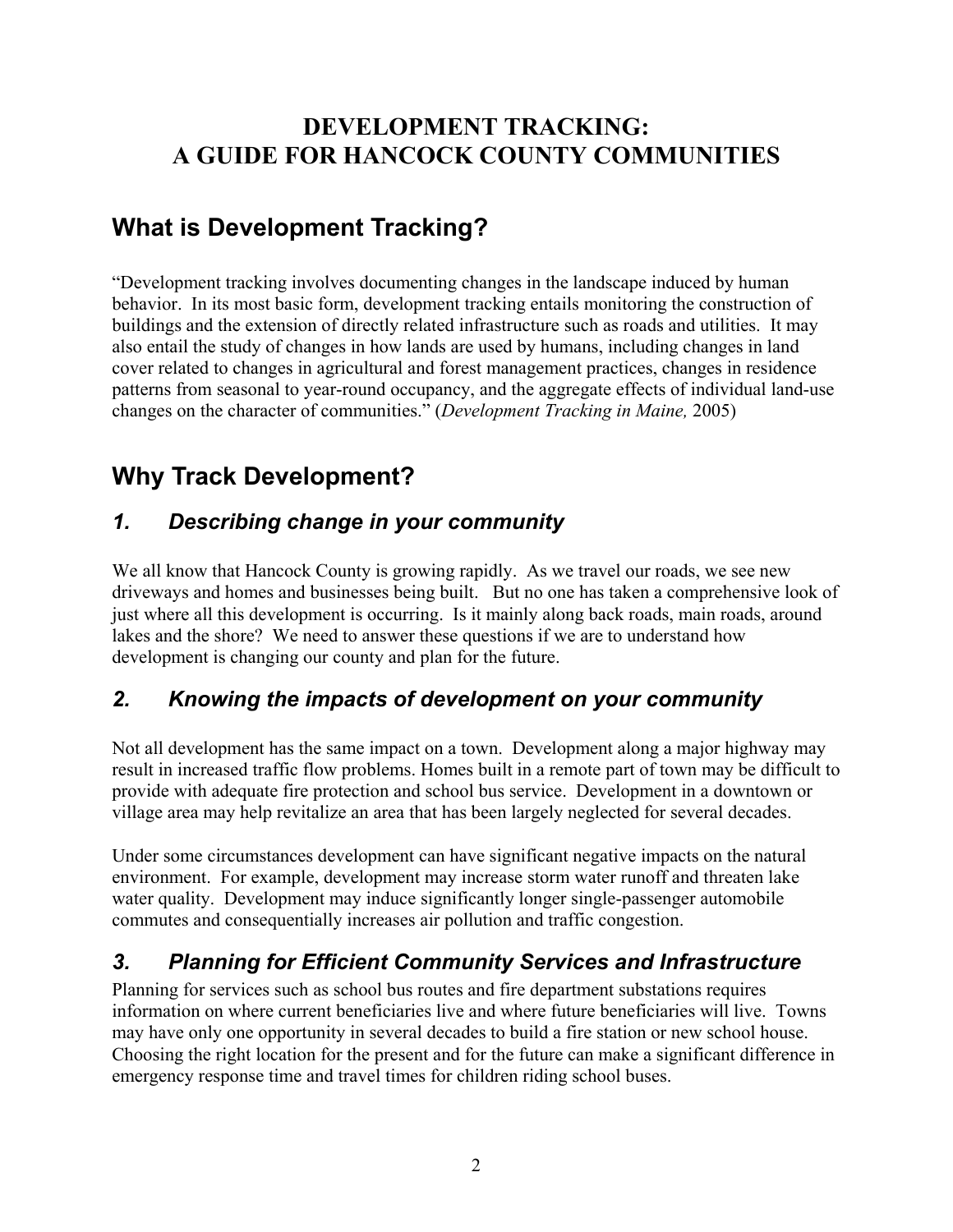#### 4. Meeting state requirements for comprehensive planning grants

Towns seeking State Planning Office comprehensive planning grants and plan update grants are asked to provide information on where new development has located since the last comprehensive plan was prepared. The information in this brochure will allow towns to meet the State Planning Office (SPO) requirements. The Hancock County Planning Commission (HCPC) staff is in regular contact with the SPO and can assist towns with any questions or problems.

## 5. Knowing whether land use or growth policies are effective

Development tracking is one of the most effective ways to learn if a town has an enacted a successful comprehensive plan. Tracking data allow a town to evaluate how successful its plan has been in attracting development to its growth areas allowing towns to see if its land use strategies are effective or if they need adjustment.

Towns that have received comprehensive plan update grants are under a contractual obligation to track development "in a manner that allows for the evaluation of the effectiveness of the local growth management program." This requirement can be met by determining how much development has taken place in the growth and rural areas. If your review shows that relatively little development has occurred in the areas the comprehensive plan designated for growth, the plan's effectiveness may need to be reviewed.

If you have zoning, your town can also determine if it has set aside an adequate amount of land for commercial and manufacturing development. If there is too little land, such development may be constrained. If there is too much, there is the risk of sprawl-related problems emerging.

# When Should Development Tracking Take Place?

The Hancock County Planning Commission recommends that it be done on a yearly basis. Tracking development less frequently increases the risk of missing trends. Annual tracking permits charting year-to-year changes in order to get a bigger picture of what is happening. Towns that have signed a comprehensive plan contract with the State Planning Office should plan on tracking development annually for at least ten years into the future. As we will point out, some data employed in development tracking come through a town office on an almost daily basis. Attempts at continual tracking will prove burdensome for many towns.

# Who Should Take Charge of Tracking Development?

Most towns experience turnover in staff, with each new employee presenting a different mix of interests and skills. Therefore, it is important that the process be relatively easy to accomplish for a generalist. For smaller towns, the code enforcement officer is probably the best person for the job. To assure continuity, the town may want to include the tracking of development in the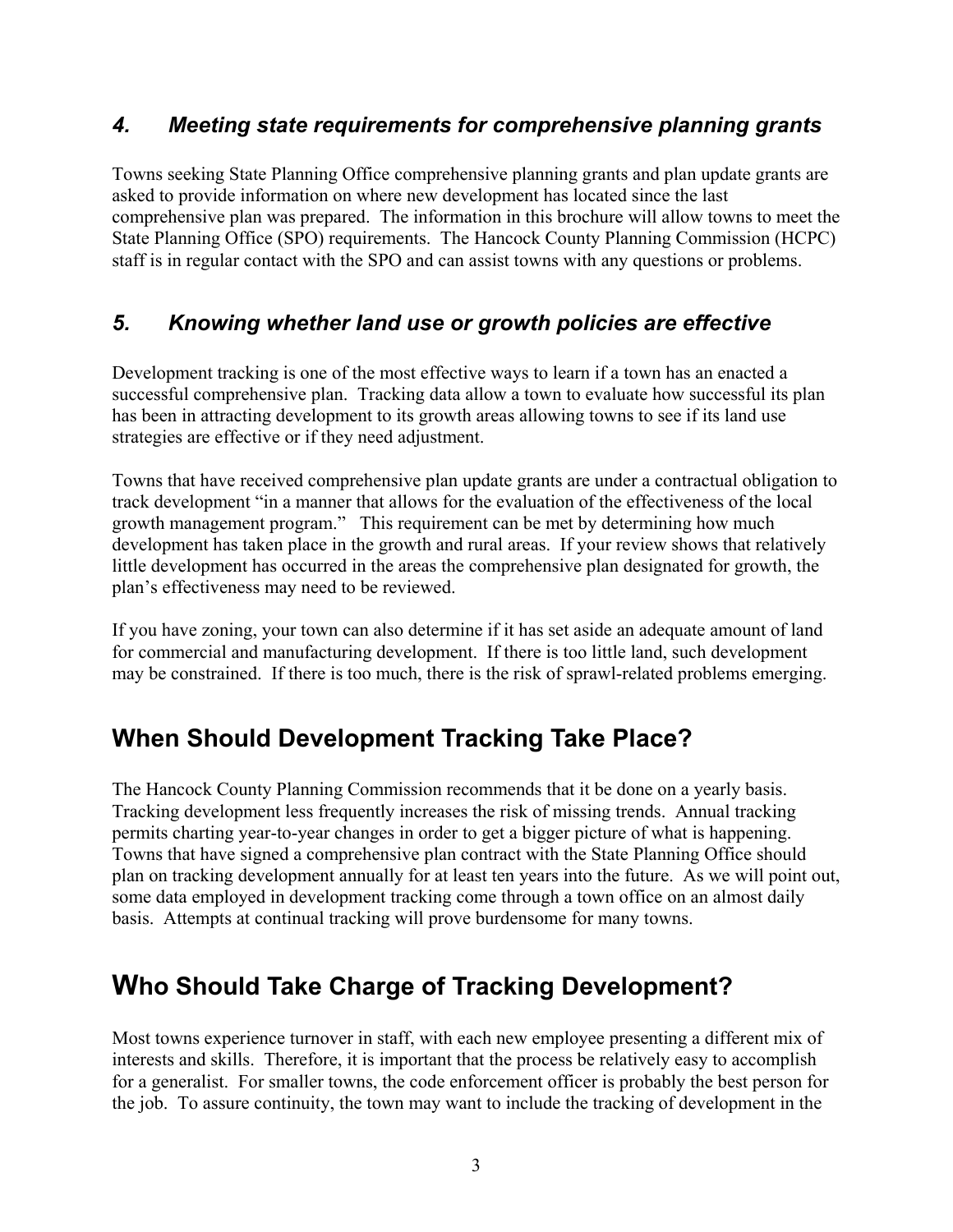job description for that position. There is a state requirement for all towns to have job descriptions for their code officers so this a good place to have a reminder. Sample job descriptions are available from the HCPC. Town planners, assessors, planning board members or others who are familiar with growth patterns in the community may be important local resources as well. Towns may also want to develop their instruction guides based on the information contained in this booklet.

# How Do We Track Development?

# 1. Choose your method

Each town is encouraged to develop its own system. Your choice will depend upon how you intend to use the information. This brochure describes several methods. Any of these can be combined to provide more information or to answer more specific questions. Three basic approaches should be considered.

Administrative Records: Much of what you want to know can be learned without maps, but the information is somewhat more difficult to interpret. Assembling town records such as development permits and tax assessment data will permit you to quantify how much land is being converted and the physical addresses of the new development.

Paper Maps: Most towns in Hancock County use paper maps as a means of organizing information on taxable land, land use and zoning, public services and so on. Provided you can get these maps on the same scale, you can manually overlay one on the other to identify development patterns and their impacts.

Digital Maps: Geographic Information Systems (GIS) is the method of choice for most large cities and is finding greater acceptance even in relatively small towns. A GIS essentially combines the two approaches above by putting town data into tables, like spreadsheets, and linking the tabular information to specific locations. For example tax data such as owners name, phone number and valuation can be linked to that parcel. Clicking on the parcel on the computer pulls-up the tax data. Conversely, clicking on the tax data will cause the computer to highlight that specific parcel. All of the analyses described below can be accomplished with GIS provided you have the software and that the database and maps are themselves digitized.

## 2. Gather data

There are several data sources than can help you to track development in your town. Your choice of data will depend on your goals for tracking development, availability of information that is updated annually and the amount of time you have to conduct your analysis.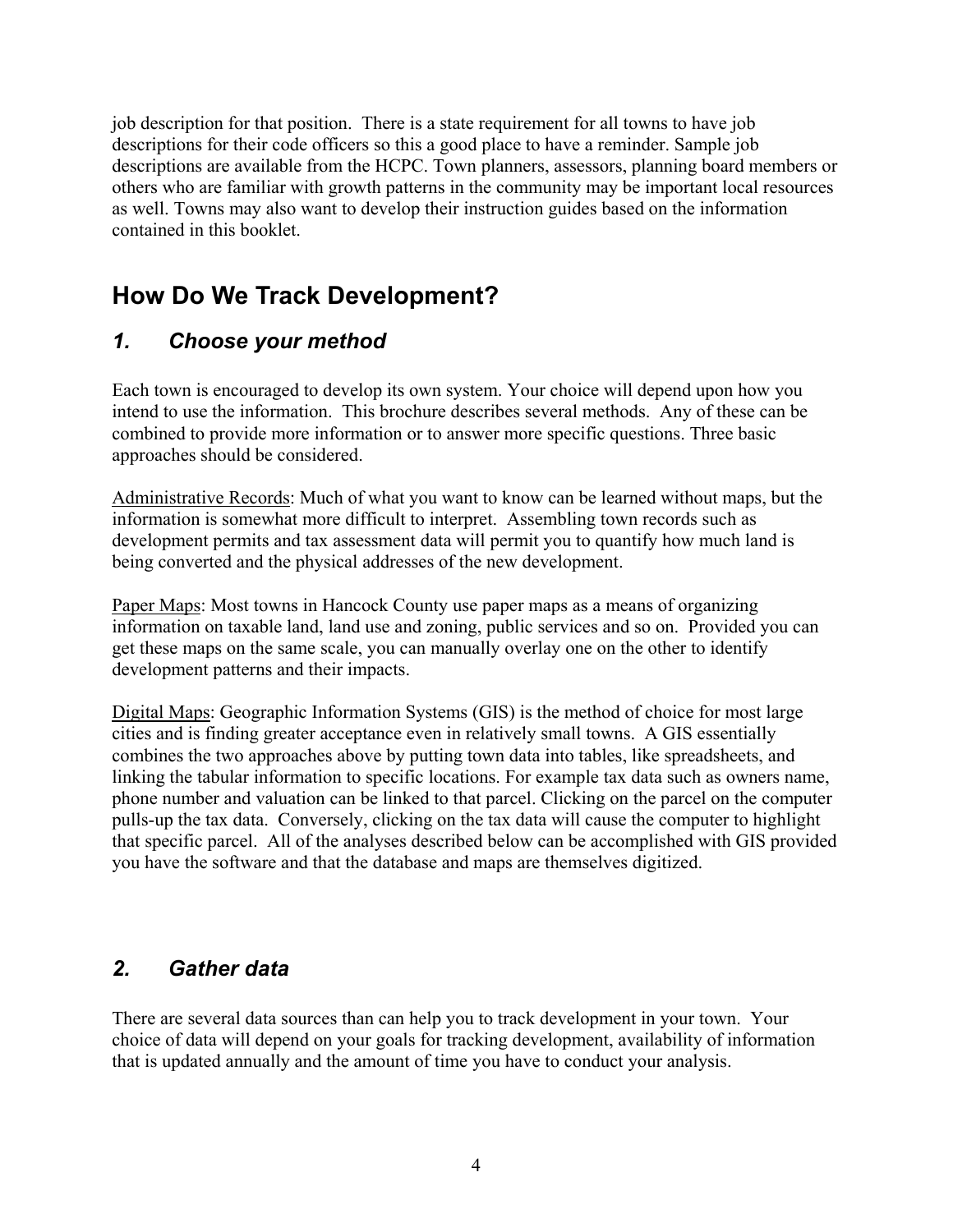#### a. Information on Maps and Images

Tax Maps: One of the most important tools is a good set of tax maps. Tax Maps are particularly helpful if they have been digitized. Towns that don't have in-house capacity to produce GIS (geographic information system) maps could contact their tax mapping company or the Hancock County Planning Commission for assistance.

Comprehensive Plan Maps: Another important tool is a set of comprehensive plan maps. These maps, which indicate soil conditions, wetlands, historical and archeological areas and more, will help you to understand the potential impacts of development on natural and social systems. For instance, towns may discover that development may someday threaten an important underground aquifer or lead to significant disruption of traditional resource-based occupations. These maps should also show growth, rural and other areas as indicated in the comprehensive plan.

Maine Office of GIS Maps: The Maine Office of GIS (MEGIS) maintains a large archive of current and historic maps. These digital maps require special software to be used. HCPC can provide you with a free copy of ArcExplorer, or you can download it from the Internet at www.esri.com.

MEGIS maps include:

- E911 Road Maps
- Water resources maps coastline, ponds, streams, underground aquifers, and more.
- Environmental maps wetlands, animal and plant populations, important habitats
- USGS Topographic Maps and aerial photographs
- Utility usage data location of electricity customers is now being organized statewide. These data for most of Hancock County are provided by Bangor Hydro Electric. There is not historical data, so this source will only be helpful looking forward from 2005.

#### b. Information in Town Records

Towns have several resources to help them with this phase.

Building Permits: Some towns have building permit or certificate of occupancy records that indicate which permits are for new construction and if the units were actually built.

Assessors Records: Some towns include when structures were built as part of the assessors records.

Subdivision Permits: Since all subdivisions and site plan applications and some building permits are subject to planning board review, the planning board is another source.

Code Enforcement Officer/Local Plumbing Inspector Records: The code enforcement officer may also have valuable information based on the permits that have been issued. This will depend on local practices regarding building permits.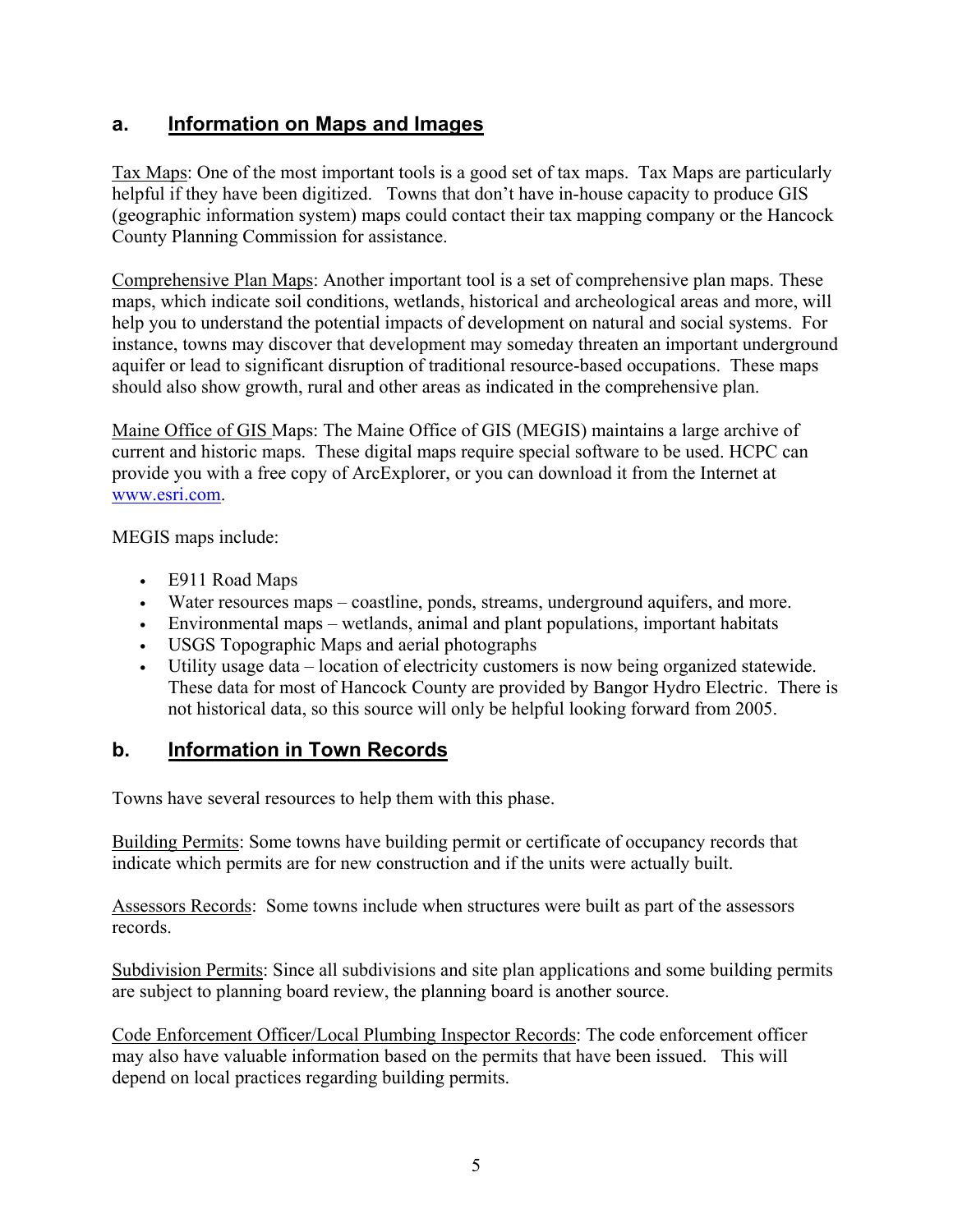## 3. Analysis

Your choice of analysis depends upon your use of the findings and the data that you were able to gather. This section presents options based upon common development tracking needs.

## a. Describing Change in Your Community

A relatively low-tech method for identifying where development activity is occurring in your community is to overly tax maps. By placing last year's map on top of this year's map on a light table or other source of light, you can find new lines indicating where parcels have been subdivided. Using tracing paper as a top layer, you can trace in only the new parcels or write in the map-lot numbers. This process works when you have maps printed on the same scale using the same size sheets of paper.

The overlay process is also possible using Geographic Information Systems (GIS) software

provided the tax maps have been digitized. Very often the digital maps will actually include the date that a new parcel was created. In this case the entire process is much easier.

Figure 2 illustrates a GIS development tracking map for the Town of Surry. The map indicates the year that building permits were issued for new structures.

#### b. Assessing Impacts of **Development**

Development pressure on towns throughout Hancock County is greatest along the marine, lake, pond and river shorelines. These "view" properties exist within a national market for seasonal homes and businesses and command high prices. In many cases development on these parcels



Sample of Map Overlay Process

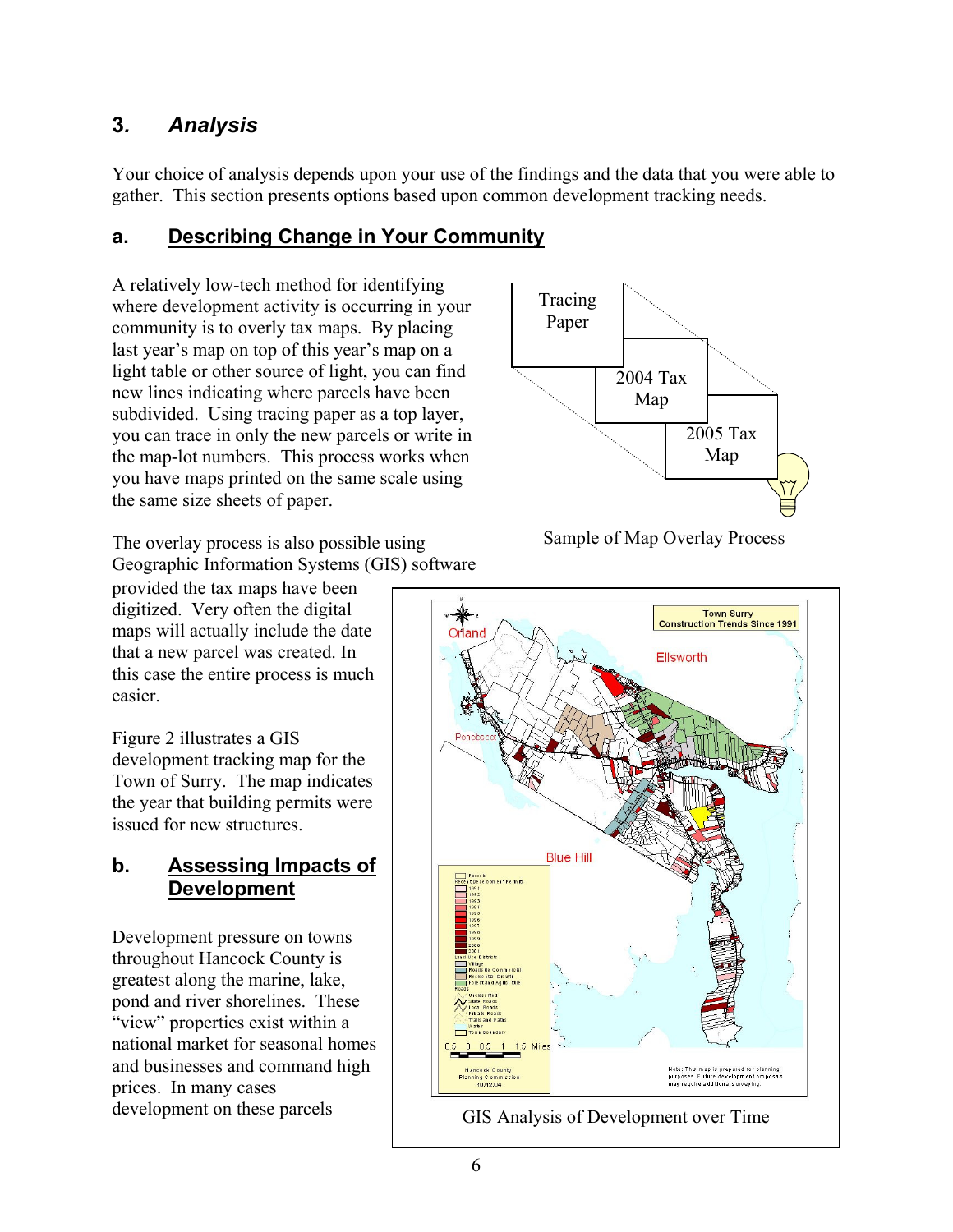presses up against environmentally and culturally sensitive areas.

Identifying potential environmental impacts of development is a variation of the manual map overlay process spelled out above. If you are working with paper maps, you can overlay environmental maps, such as shore lands and wetlands above the map created on tracing paper that shows new developments.

The overlay process will permit you to note where development has occurred in environmentally sensitive areas and consider whether additional policies may be justified to mitigate the negative impacts of this sort of development. For example, a large subdivision in a sensitive watershed may increase phosphorus runoff and potential long term contamination of drinking water. Mitigation can include requirements for vegetative buffers and catch basins.

In addition to environmental impacts, you may want to consider impacts on traffic volumes. A common assumption is that a residence generates 10 trips per day. A new subdivision of 20 units would be assumed to generate 200 trips per day. In addition to added traffic volumes, additional congestion may result if development includes multiple access points on state highways or includes businesses that generate higher numbers of trips.

#### c. Planning for Community **Services**

Community service planning may include schools, emergency response, transportation, water supply, sewer systems, and more. Most of the towns in



Hancock County have very limited service capacity with one or no schools, no police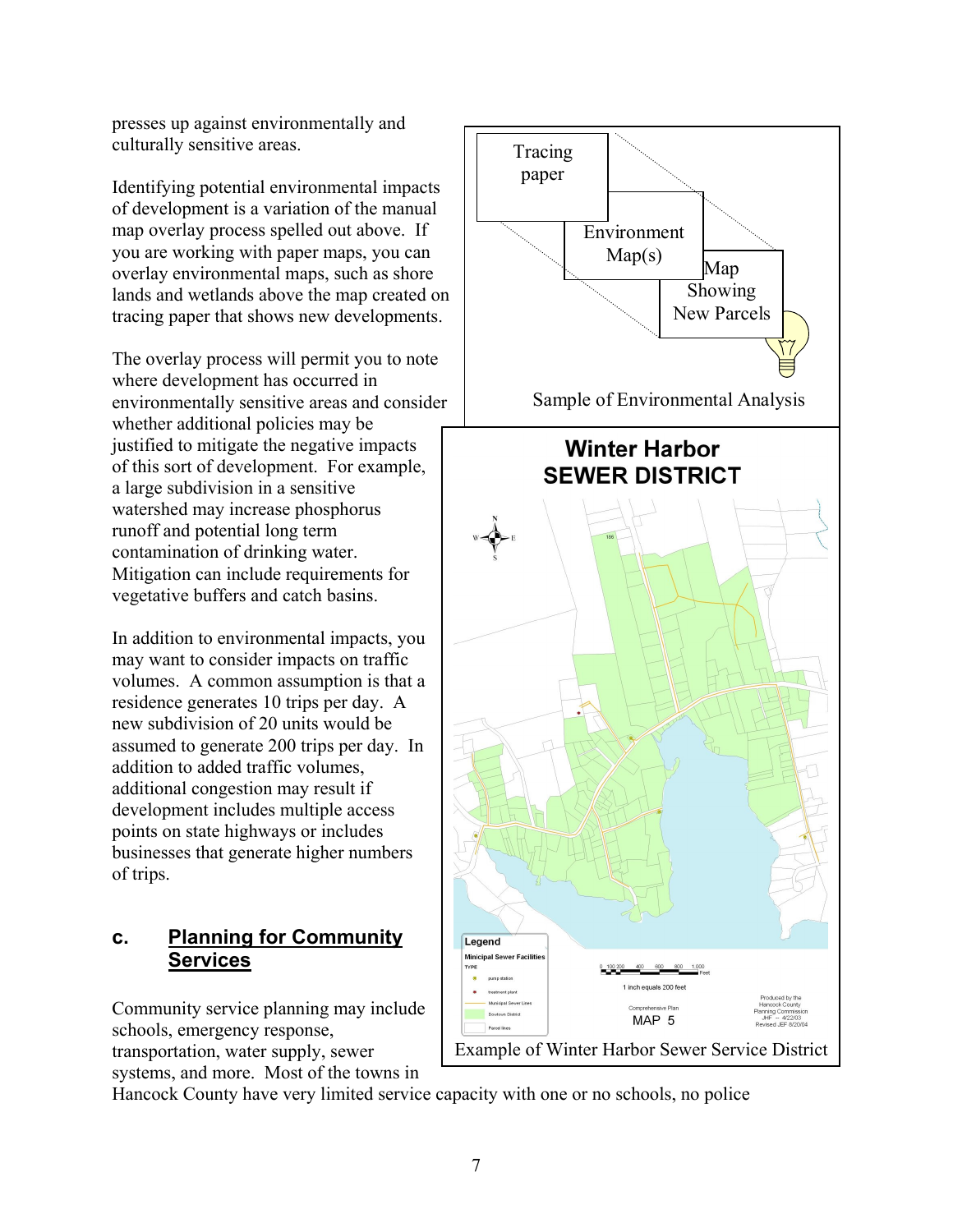department, no water or sewer services and no transit system. Towns that do provide these services may only gradually come to realize the added cost of development base on location. New homes located down long unpaved driveways can prove very challenging for ambulance, police and fire response during winter and early spring. With only one or two school buses, children are often made to ride long, circuitous trips as buses reach out to widely dispersed homes.

Anticipating the costs of development is facilitated by overlaying the network of current services and new development. Maps of the existing network of community services can include water and sewer lines, fire stations, school bus routes and so on against new development. Decisions of where to extend services should always consider both current and anticipated users. The creation of service districts will simplify your analysis.

#### d. Meeting State Requirements for Comprehensive Planning and Measuring the Effectiveness of Local Policies

Towns seeking comprehensive planning update grants are asked by the State Planning Office to indicate where development has occurred in relationship to the land use districts created during the previous comprehensive plan. For instance, plans should indicate growth areas and rural areas. If development tracking indicates that significant growth was occurring in rural areas, then the town needs to re-examine its future land use plan and add strategies to steer development into growth areas.

If local administrative records or tax maps have sufficient information, then growth can be segmented according to growth and rural areas. The sample format used in Table 1 can be used to aggregate number of units built or acres of land added or removed from each of these classifications. Since some towns have areas that are neither growth nor rural, the "other" category is used in this table. Each town should adapt this table to reflect its particular circumstances.

| Table 1<br>Year-by-Year Development Trends, Town of Moonshine Mountain, Maine |                     |                    |             |       |  |  |  |  |  |
|-------------------------------------------------------------------------------|---------------------|--------------------|-------------|-------|--|--|--|--|--|
| <b>Number of Units Built</b>                                                  |                     |                    |             |       |  |  |  |  |  |
| Year                                                                          | <b>Growth Areas</b> | <b>Rural Areas</b> | Other Areas | Total |  |  |  |  |  |
| 1994                                                                          |                     |                    |             |       |  |  |  |  |  |
| 1995                                                                          |                     |                    |             |       |  |  |  |  |  |
| 1996                                                                          |                     |                    |             |       |  |  |  |  |  |
|                                                                               |                     |                    |             |       |  |  |  |  |  |
| 2004                                                                          |                     |                    |             |       |  |  |  |  |  |
| <b>Ten-Year Total</b>                                                         |                     |                    |             |       |  |  |  |  |  |

While these data sources provide general information as whether development locates in a growth or rural area, they do not show where on a lot building has taken place. If the development is on a relatively small lot (under two acres), this is not a problem. In the case of larger lots, it is helpful to know where development is occurring. For example, if only a small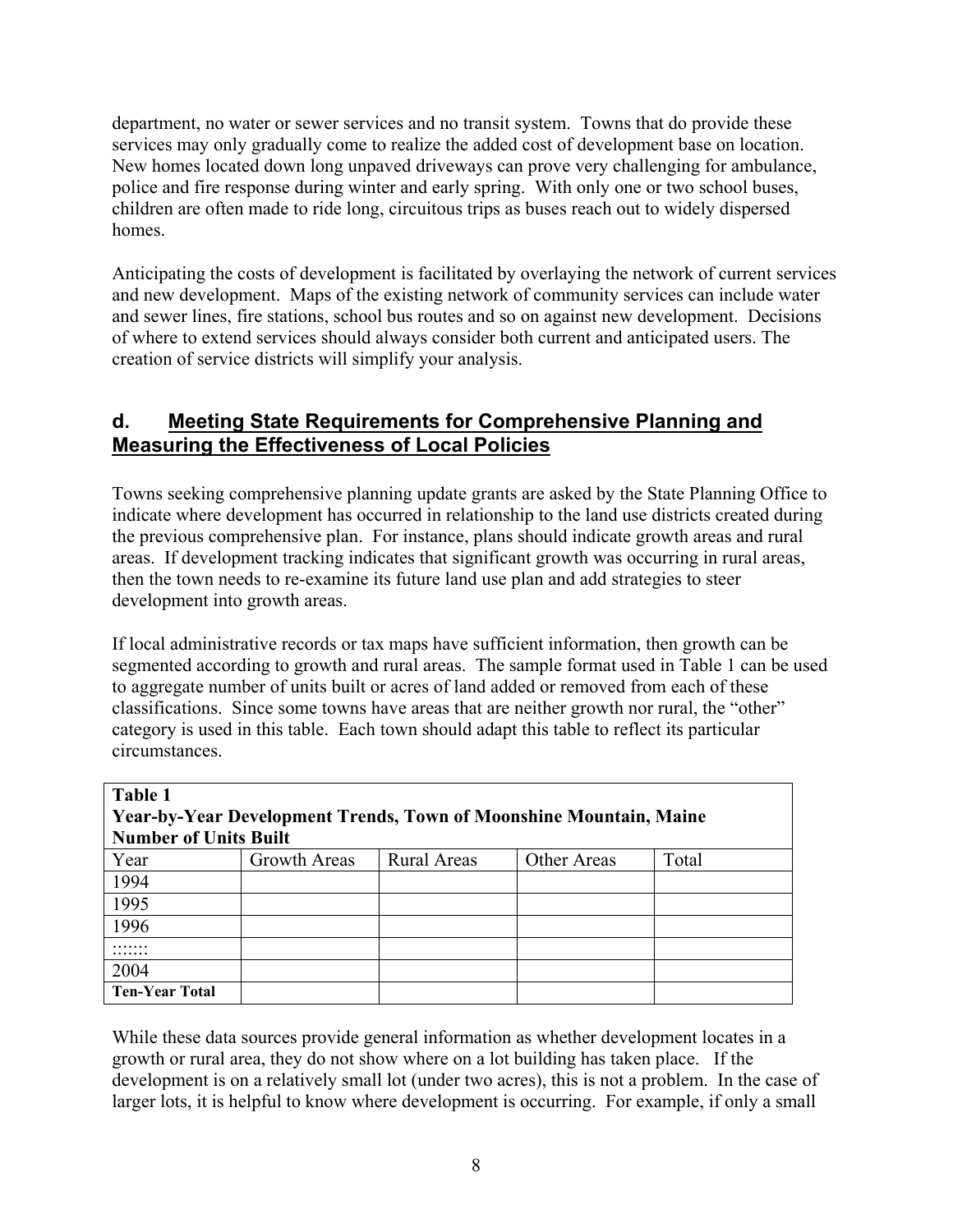portion of a 20-acre lot is developed, this means that the rest of this lot may still be available for development.

One way to track the location of new buildings on a lot is through a windshield survey. This involves driving through areas where new development has occurred and marking where on a given lot the development is on a map that shows property tax parcels. In some cases, planning board members or the code enforcement officer (CEO) may be able to fill in this information from their personal knowledge.

These methods also do not show other changes in land use. Perhaps most important is new roads. A long road into an undeveloped area may open land for further development. One source of road information is E911 road mapping. Here again, the planning board and CEO may already know where many new roads are.

Other changes may include timber harvesting or abandonment of farmland. Each town needs to decide on its own what sort of changes it needs to track. The comprehensive plan should be helpful in making this decision. For example, if the plan contains extensive recommendations on forestry management, the town may want to track changes in timber harvesting. The Maine Forest Service has records on major timber harvesting and sends copy of its permits to the municipal office where the harvest takes place.

A computer inquiry can search the record to list all buildings constructed over a ten-year period. The inquiry should be structured to assure that one is not counting low value structures such as sheds or renovations and expansions as new construction. These data can be placed on a map that indicates growth and rural areas and also placed in a table.

Finally, you may find supporting data from outside of town records. Electrical utility companies are now providing annual updates to MEGIS that indicate the number of residential and commercial electrical service connections based on a 500-meter grid. The Hancock County Planning Commission will be happy to assist you in creating a utility customer map of your town.

## 5. Archive your findings

#### a. Preparing for Development Tracking in the Future

Building permit forms new construction can be adjusted to facilitate the mapping of future development. *(see Appendix I)*. The form can indicate if the permit is for a growth, rural or other area. It can specify setbacks from various sides of the lot. It is important to have a place to indicate that the building was actually built. Sometimes the person receiving the permit may be unable to carry through with construction. The data gathered through the permits may be marked on a map according to growth and rural areas. Tables similar to the one above may be used to summarize development on a yearly-basis.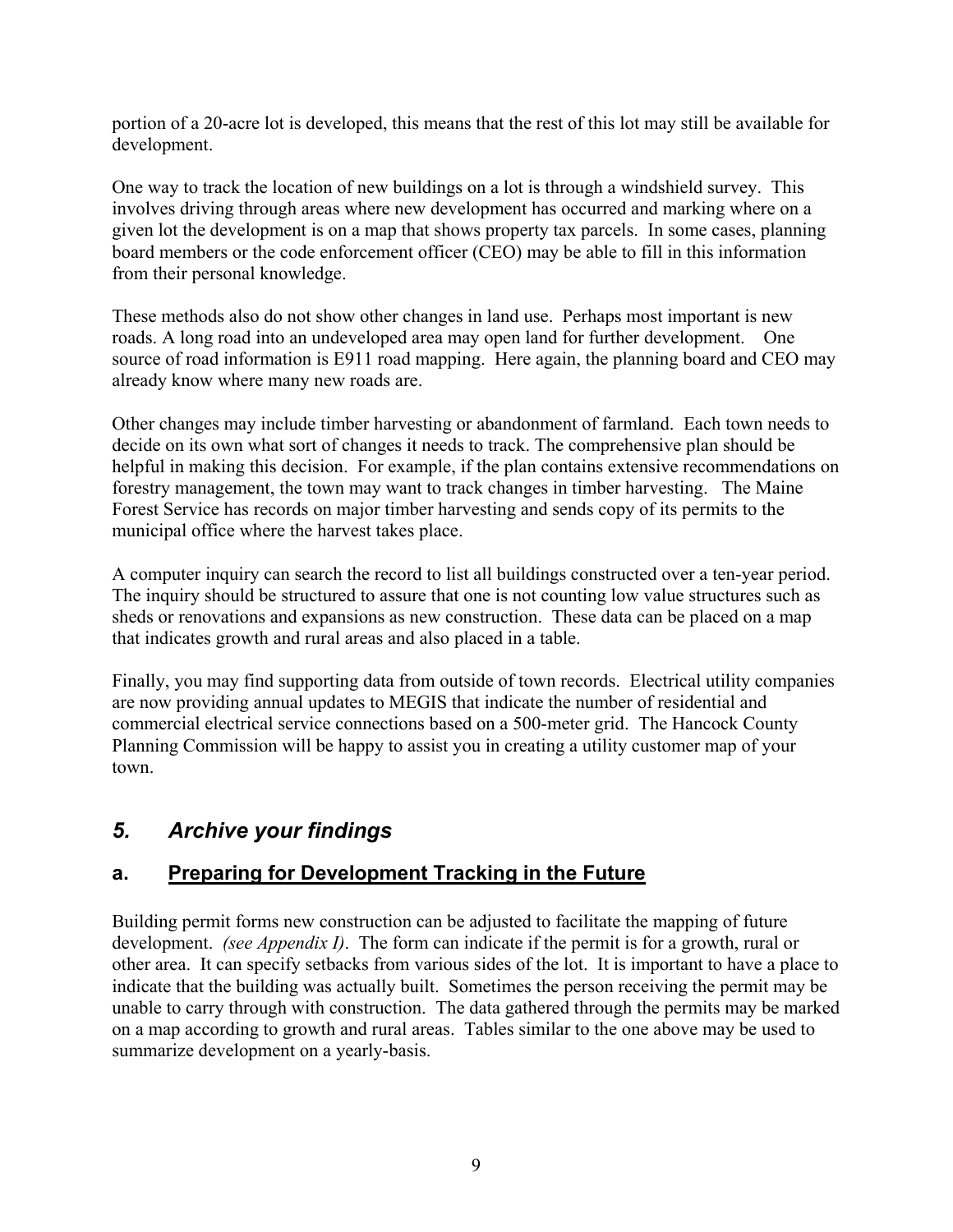#### b. Sending a Copy of the Report to the HCPC

This is entirely optional. It is recommended for towns that may ask for HCPC assistance in preparing any future SPO grant applications for comprehensive plan funding. In many smaller towns, it is hard to keep track of records as town personnel change. The HCPC serves as a handy storage location.

# Additional Resources

The individuals tracking development need to know the quality of assessing and building permit records. Are they up to date? Are they legible? It is useful to review a year's worth of building permits before starting to track historical development. In some towns it is difficult to distinguish between an expansion and new construction.

There are also several outside agencies that might be helpful. For example, the regional planning commissions have been active in preparing development tracking methodologies. The Hancock County Soil and Water Conservation District may have recent aerial photographs. The State Planning Office has a number of useful publications.

#### **Addresses**

Hancock County Soil and Water Conservation District 190 Bangor Road, (Route 1-A) Ellsworth, ME 04605 Phone: 207-667-8663

Maine State Planning Office 38 State House Station 184 State Street Augusta, ME 04333 Phone: 1-800-662-4545 http://www.state.me.us/spo/

#### **References**

Development Tracking in Maine: Documenting the Changing Landscape, State Planning Office Development Tracking Steering Committee Report, Augusta, Maine (March 2005)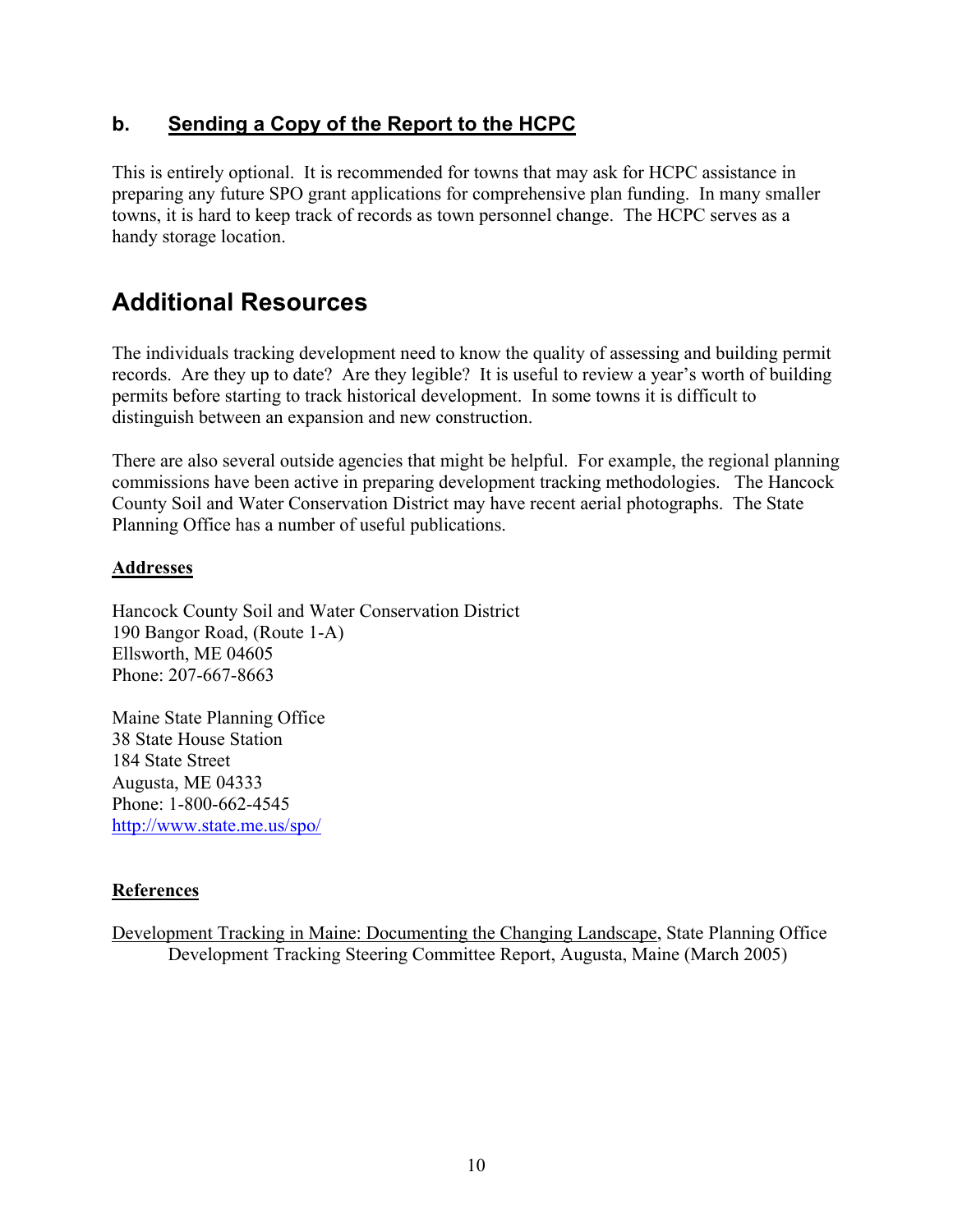APPENDIX I:

# SAMPLE BUILDING PERMIT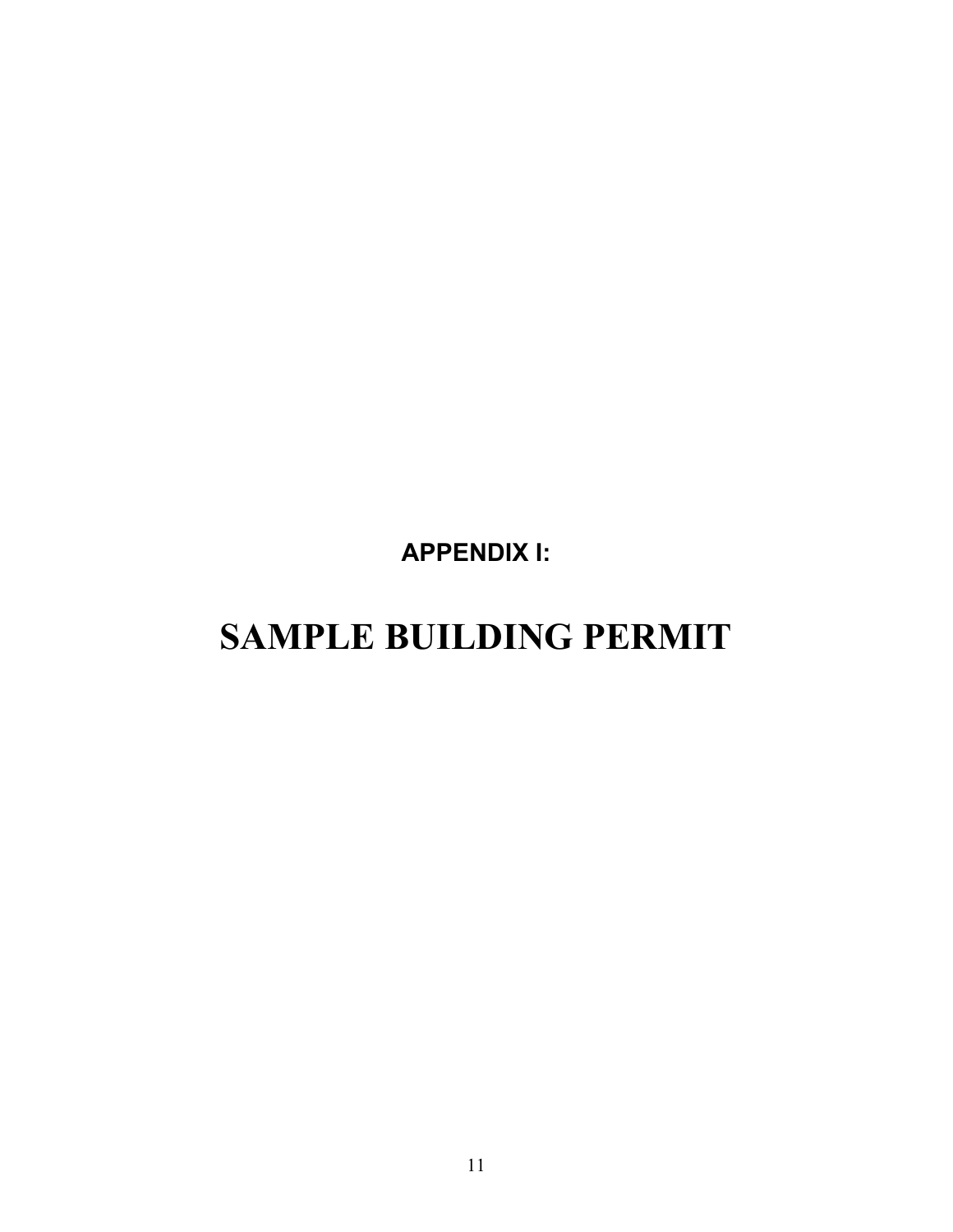# SAMPLE ZONING PERMIT APPLICATION

| PERMIT#<br>$\sim$ | <b>DATE</b> |            |  |  |  |
|-------------------|-------------|------------|--|--|--|
| MAP #             | LOT $#$     | FIRE ROAD# |  |  |  |

The undersigned applies for a permit for the following uses. said permit to be issued on the basis of the information contained within this application. The applicant hereby certifies that all information and attachments to this application are true and correct.

| 1. | Applicant |
|----|-----------|
|    |           |
|    |           |
|    | ZIP CODE  |
|    |           |
| 2. | Owner     |
|    | NAME      |
|    |           |
|    | ZIP CODE  |
|    |           |

3. Property is zoned as? (town to add various zones here when adjusting permit to reflect local conditions)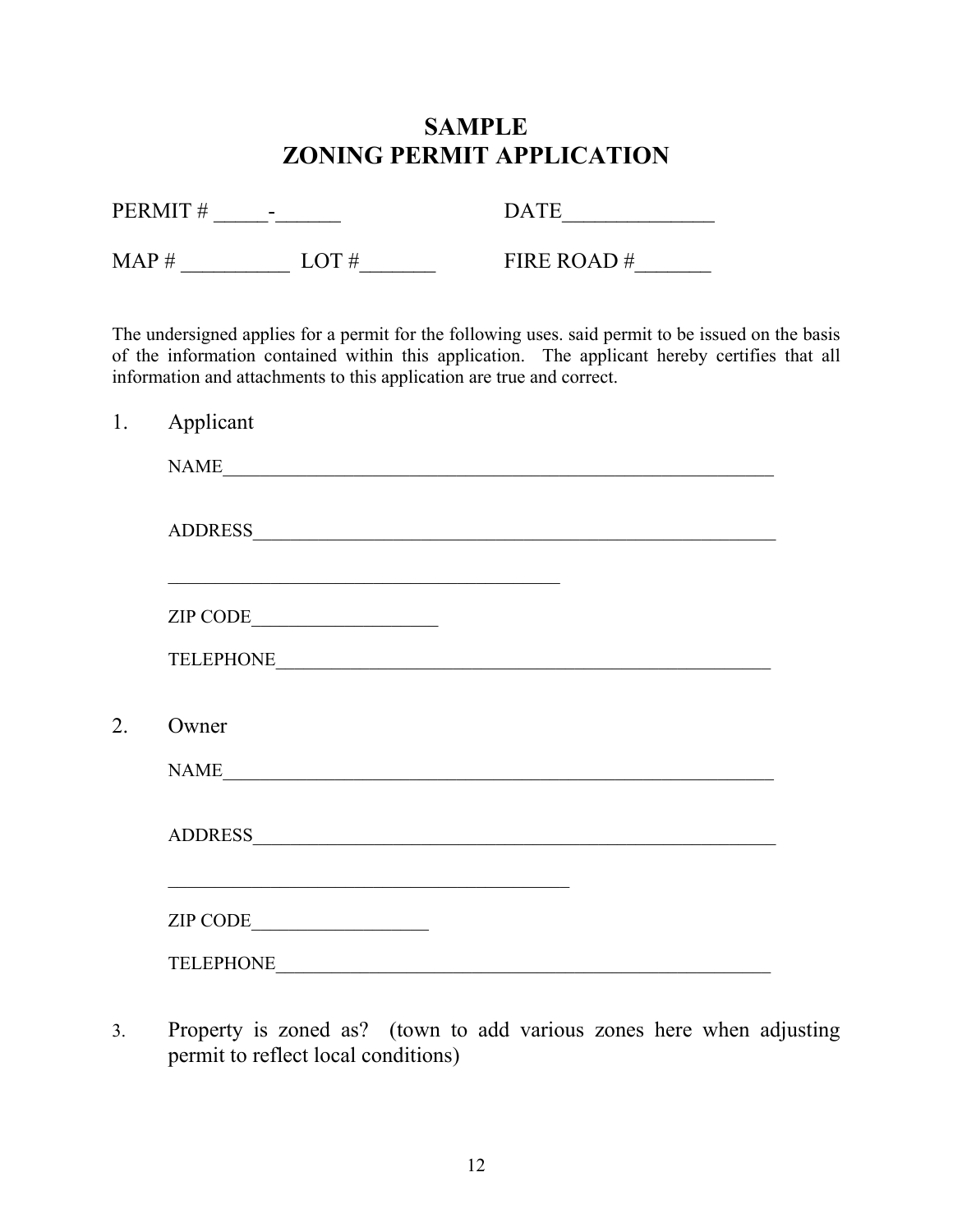|     | 4. Is property part of a subdivision? Yes No No                                                                                              |  |  |  |  |  |  |  |  |  |  |  |
|-----|----------------------------------------------------------------------------------------------------------------------------------------------|--|--|--|--|--|--|--|--|--|--|--|
| 5.  | Proposed Uses?                                                                                                                               |  |  |  |  |  |  |  |  |  |  |  |
|     | A. Residence - Seasonal<br>B. Residence - Year-Round<br>C. Addition to Residence<br>D. Other-                                                |  |  |  |  |  |  |  |  |  |  |  |
|     |                                                                                                                                              |  |  |  |  |  |  |  |  |  |  |  |
|     | 6. Type of septic system?                                                                                                                    |  |  |  |  |  |  |  |  |  |  |  |
|     | Date Installed?                                                                                                                              |  |  |  |  |  |  |  |  |  |  |  |
|     | 7. Lot Width (in feet) ________                                                                                                              |  |  |  |  |  |  |  |  |  |  |  |
|     | Lot depth (in feet)                                                                                                                          |  |  |  |  |  |  |  |  |  |  |  |
|     |                                                                                                                                              |  |  |  |  |  |  |  |  |  |  |  |
| 8.  | Percent of lot covered with structures?<br>_____________%<br>(this includes residence, garage, sheds, driveway $\&$ septic system)           |  |  |  |  |  |  |  |  |  |  |  |
| 9.  | Site Plan. Illustrate the following information about the lot and the<br>proposed use of the lot on a scale drawing. Please use graph paper. |  |  |  |  |  |  |  |  |  |  |  |
|     | Lot dimensions?<br>$A_{\cdot}$<br><b>B.</b><br>Names of abutting property owners and location of right-of-way.<br>public and private.        |  |  |  |  |  |  |  |  |  |  |  |
|     | $\mathcal{C}$ .<br>Exact location of existing and proposed building and distance<br>from high water line?                                    |  |  |  |  |  |  |  |  |  |  |  |
|     | Location of septic system and water supply?<br>D.                                                                                            |  |  |  |  |  |  |  |  |  |  |  |
| 10. | Attach a copy of plumbing permit.<br>A.                                                                                                      |  |  |  |  |  |  |  |  |  |  |  |